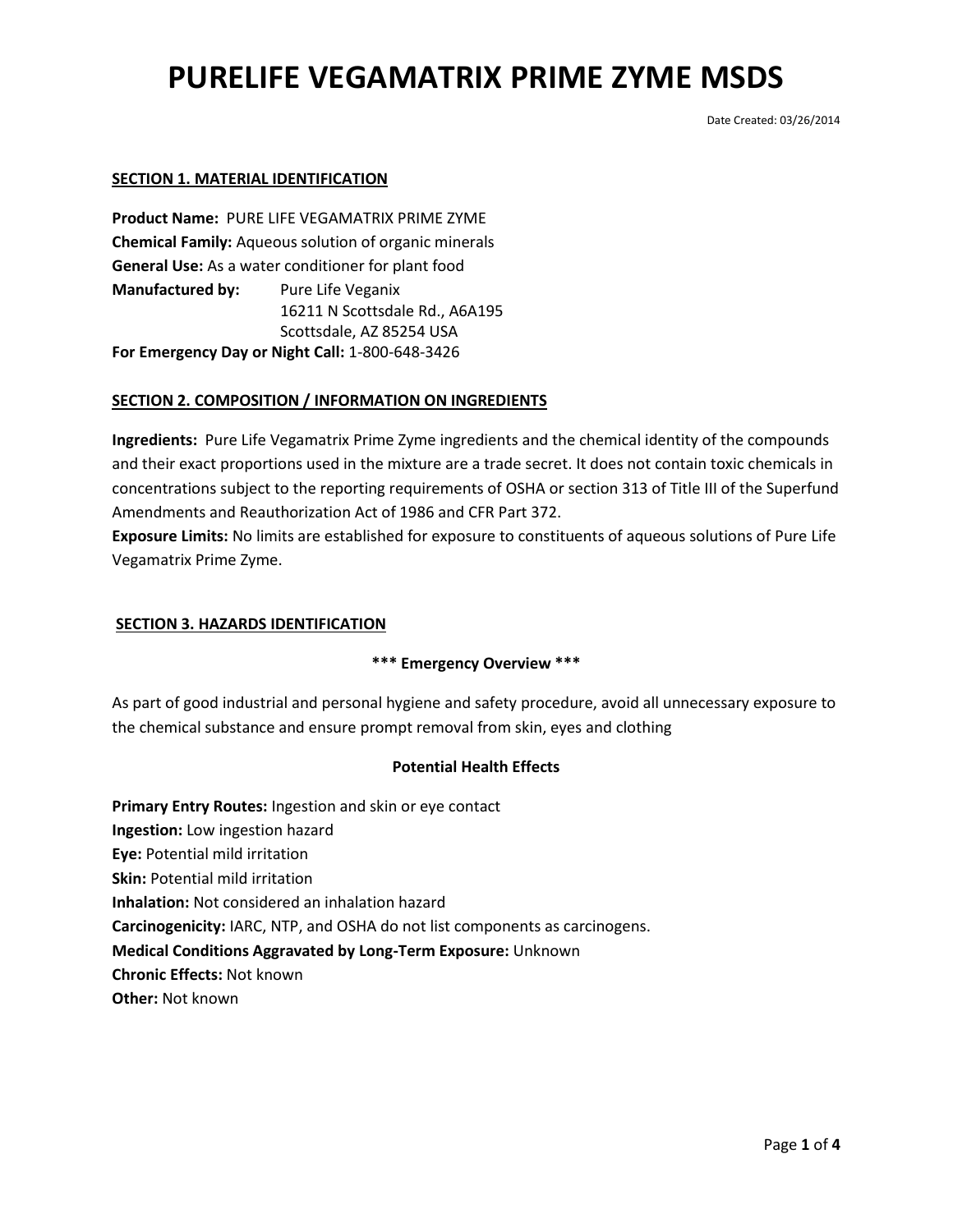### **SECTION 4. FIRST AID MEASURES**

**Inhalation:** Remove exposed person to fresh air and support breathing, if necessary. Consult a physician if respiratory distress continues.

**Ingestion:** If swallowed, give several glasses of water to drink to dilute product. Never give anything by mouth to an unconscious person. Induce vomiting as directed by medical personnel. Call a physician. **Eye Contact:** Do not allow victim to rub or keep eyes tightly shut. Gently lift eyelids and flush immediately and continuously with flooding amounts of water for at least 15 minutes. Consult a physician or ophthalmologist if pain or irritation develops.

**Skin Contact:** Wash exposed area with mild soap and water. For reddened or blistered skin, consult a physician.

**After first aid:** Get appropriate community medical support.

### **SECTION 5. FIRE AND EXPLOSION DATA**

**Flammability Classification:** Not flammable

**Burning Rate:** Not combustible

**Extinguishing Media:** Use any means suitable for extinguishing surrounding fire.

**Fire Fighting Equipment:** Because fire may produce toxic thermal decomposition products, wear a selfcontained breathing apparatus (SCBA) with a full-face piece.

### **SECTION 6. ACCIDENTAL RELEASE MEASURES**

**Spill/Leak Procedures:** Spills should be wiped up with absorbent towels, or mopped up carefully and held for reclamation or disposal.

**Regulatory Requirements:** Avoid infiltration of the undiluted product into drains, surface water, groundwater, and soil.

### **SECTION 7. HANDLING AND STORAGE**

**Handling Precautions:** Avoid ingestion, skin contact, eye contact, and inhalation **Storage Requirements:** Keep in tightly closed containers in a cool, dry, ventilated area. **Regulatory Requirements:** Follow applicable OSHA regulations.

### **SECTION 8. EXPOSURE CONTROLS / PERSONAL PROTECTION**

**Ventilation:** Not required

**Administrative Controls:** Minimize direct contact with the product.

**Respiratory Protection:** If this product is used as directed, respiratory protection is not required. Seek professional advice prior to respirator selection and use. Follow OSHA respirator regulations (29 CFR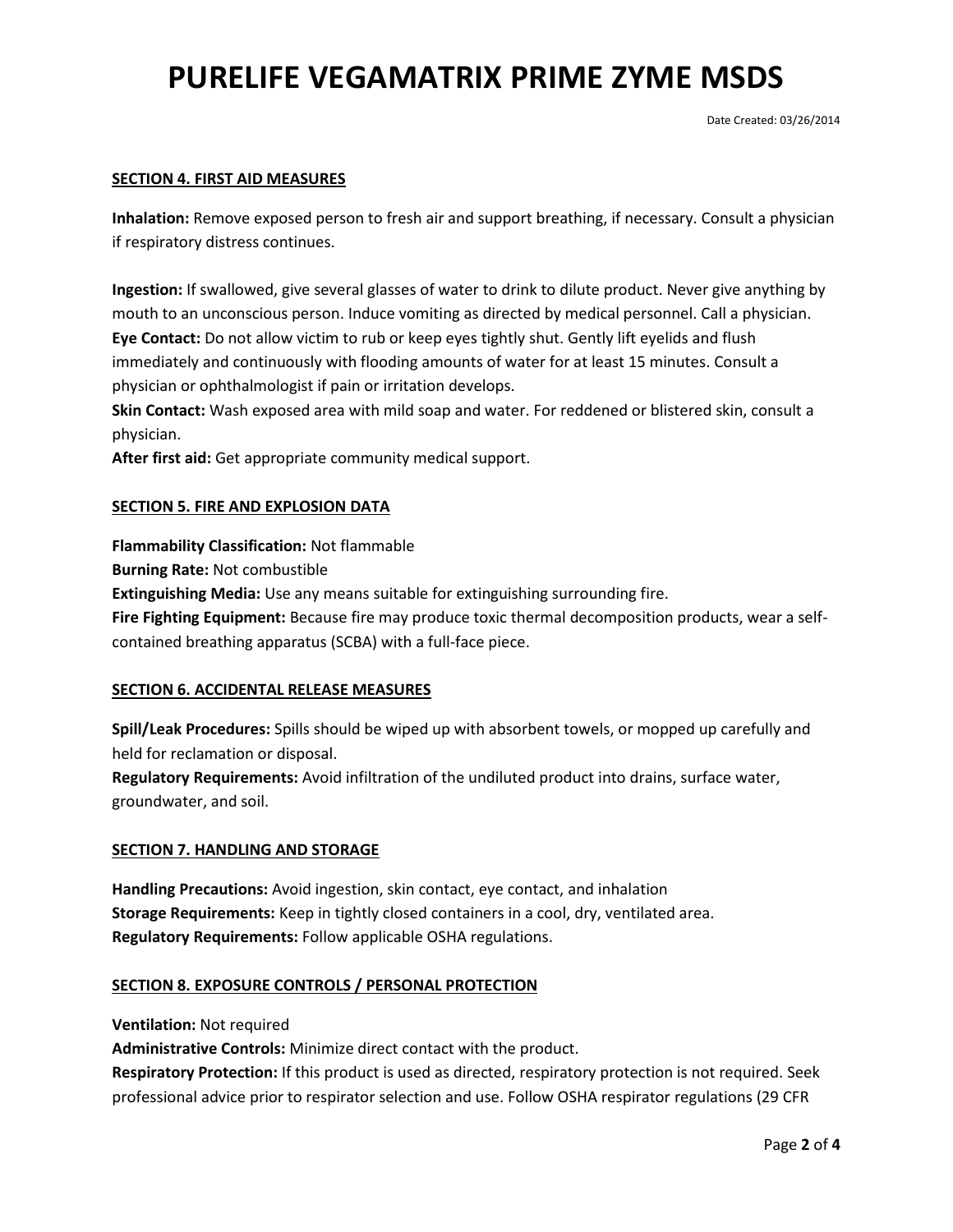Date Created: 03/26/2014

1910.134) and, if necessary, wear a MSHA/ NIOSH-approved respirator. If respirators are used, OSHA requires a written respiratory protection program that includes, at least: medical certification, training, fit testing, periodic environmental monitoring, maintenance, inspection, cleaning, and convenient, sanitary storage areas.

**Eye Protection:** When handling protective eyewear or goggles should be worn per OSHA regulations (29 CFR 1910.134). Contact lenses pose a special hazard. Soft lenses may absorb irritants, and all contact lenses concentrate irritants. Particles may adhere to contact lenses and cause corneal damage. **Protective Clothing:** Wear impervious protective clothing when the possibility of skin or clothing contamination may exist.

**Safety Stations:** Eye wash stations, quick drench showers, and washing facilities should be readily accessible to workers handling large quantities.

**Contaminated Equipment:** Remove this material from shoes and equipment. Launder contaminated clothing before wearing.

**Comments:** Never eat, drink, or smoke in work areas. Practice good personal hygiene after using this product, especially before eating drinking, smoking, using the toilet, or applying cosmetics.

## **SECTION 9. PHYSICAL AND CHEMICAL PROPERTIES**

**Physical State:** Aqueous solution **Specific Gravity:** 1.1 ± .07 **Appearance:** Clear liquid. **pH:** 4.42 ± .05 **Odor Threshold Range:** Unknown **Vapor Pressure:** Unknown **Water Solubility:** Soluble **Other Solubilities:** Unknown **Boiling Point:** 100ºC **Freezing Point:** -1ºC **Viscosity:** Unknown

## **SECTION 10. STABILITY AND REACTIVITY**

**Stability:** Stable at room temperature in closed containers, under normal storage and handling conditions **Polymerization:** Hazardous polymerization does not occur. **Chemical Incompatibilities:** Hypochlorite's, strong oxidizing agents **Conditions to Avoid:** Contact with incompatibles **Hazardous Decomposition Products:** N/A